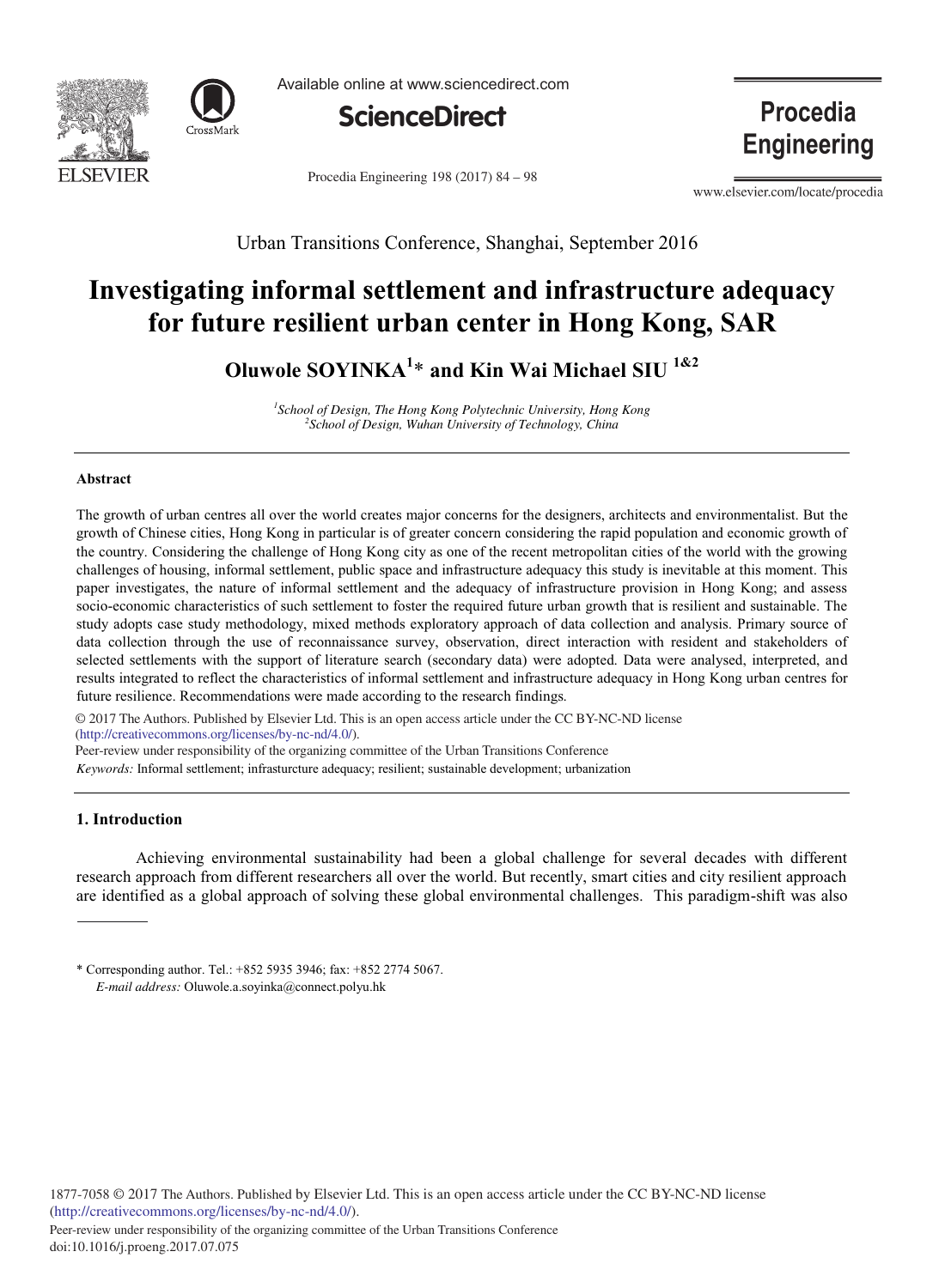emphasized by the latest UN-Habitat issue paper III of 2015 and 2016 with urban housing and basic services as one of the world challenges experienced by all countries of the world (1). The sixth sub-theme of the issue paper specifically identify "Urban Housing and Basic Services" as one of the significant areas of concern; and this includes urban infrastructures and basic services, transport and mobility; energy, housing, smart cities and informal settlement. The summary of memorandum prepared by the stakeholder countries shows that the issue of infrastructure (availability and adequacy), informal settlement and achieving future urban resilient is a global challenge that requires urgent attention (1-3).

This issue of infrastructure and urban informality in city resilient of China with emphasis on Hong Kong according to (4), presents intensified urban functions, dynamic economy and optimized space structure has the influencer of the challenges experienced in Hong Kong, China. Thus, the experience of Hong Kong city is characterized with the challenges of urban open spaces, high cost of living, inadequate infrastructure, housing quality housing and housing satisfaction among other challenges (Shao  $\&$  Shi 2012). The study adopts five (5) communities in China for the UNDP project on china's urban center development. The study identified seven areas of urban challenges, ranging from natural resources, human habitat, image project and public policy among other challenges. (Shao & Shi 2012), relate the identified urban challenges in China to urbanization and resources inadequacy (infrastructure inclusive).

Infrastructure means different things to different people and professions at different times and in different context. But for the purpose of this research, infrastructure is identified as the physical, socio-economic and environmental facilities put in place for the purpose of effective functional society. This includes the sustainable facilities for the standard of living, working and recreation of the people (1). Also, the issues of informality, urban informality is ambiguous and it's define in different ways and in different context. But for this research, informal settlement according to UN-Habitat 2006 defined it as the identified areas with functioning geographical space below the required planning standard. Planning standard adopted in this regards differs from country to country, developed or developing counties but with global criteria. Therefore, planning standard according to this paper is in relation to the context of the study area. Also, the definition also, includes settlement with evidence of illegal occupants, degraded environmental conditions, haphazard building arrangement or haphazard building use with or without infrastructure.

Considering, the global view of these challenges (infrastructure, urban informality) and its potential crisis in all countries of the world; this study investigates infrastructure adequacy in response to city resilience of Hong Kong, with the view to understand the situation of infrastructure availability and adequacy in the country. The study further presents how infrastructure and informality can be harness for future city resilience of Hong Kong. On this premises, this research answers the above questions, by identifying the nature of informal settlement in Hong Kong. Describe the infrastructure characteristics in the study area and recommend policy statement that can create future resilient urban center through infrastructure and informal settlement development. Using case study methodology, mix methods data collection and mixed method data analysis (quantitative and qualitative), findings and adequate recommendations to ameliorate the identified challenges are proposed.

## **2. Conceptual Issues and Literature Perspective**

Infrastructure is a broad word with different definitions and different classifications of it, as urban facilities and services. Infrastructure according to Fox (1994) in (5) includes the roads, water supply system, mass transportation, solid waste system, electricity, telecommunications, sewage and sewerage system. Also, Jacobson and Tarr (1995) in (5) says, infrastructures are the network of structures and frameworks that bind the modern cities and metropolitan areas together. These are the network of structures that connects the environment, the economic activities and the social activities together in any settlement. The definition of Oshikoya et al 1994 in (5), identify them also as facilities and services but classified them into two perspectives. The first classification is identified as the soft core or social infrastructure, while the second classification is the hardcore or physical infrastructure. The soft core infrastructures entails facilities and services such as health care, educational services, different types of government structures among others and are often refer to as the drivers of social and economic activities. The hard-core infrastructures identify the physical structures or facilities such as telecommunications, power, transportation system (roads, railways, ports and airports), water supply and sewerage system.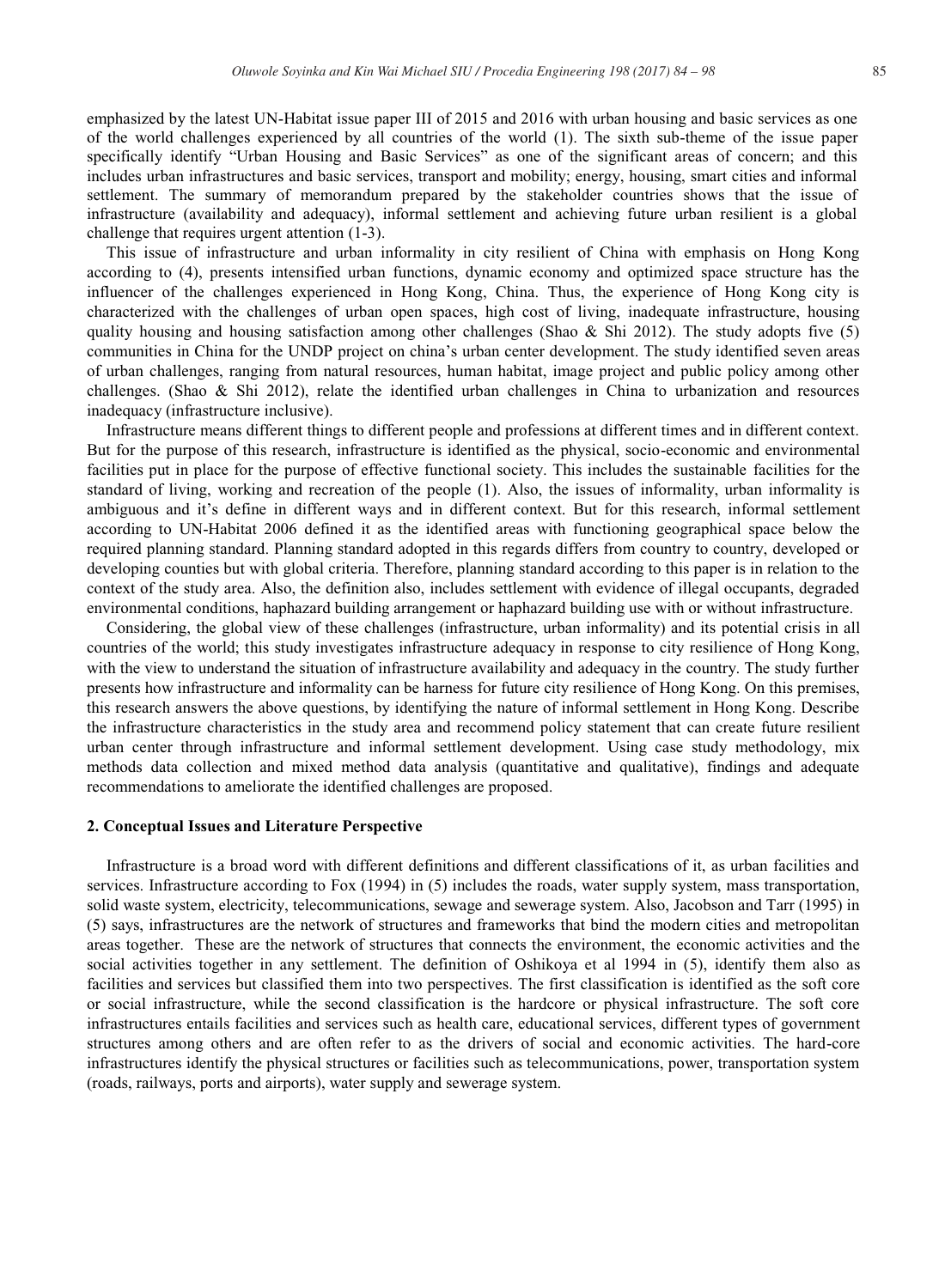The review of literatures from (5), (1), World Bank (2013), (6), and other literatures reviewed; presents infrastructures as the combination of functioning facilities and services that enables the adequate functioning of human habitat. Also, some of the literatures categorize infrastructures in the same way and few generalize the nature of the infrastructure. Therefore, for the purpose of this study, infrastructure is describe according to (1) and the review of this literatures as the totality of the facilities, basic utilities, services and structures that allows the effective functioning of human habitat; promote the social, economic, cultural and political integration of the people.

Choguill (1996, p.391) states categorically that the availability of adequate infrastructure is a prerequisite for urban sustainability. The study added that infrastructure is another strategy to ameliorate the challenge of environmental sustainability and in-turns contribute to the quality of living of the people. Considering the emphasizes of (6) and other literatures, there is a relationship between infrastructures and sustainable development. Consequently, there is a relationship between infrastructure adequacy, informal settlement and city resilience. Therefore, the relationship that exists between them is identified in this research and how it relates to resilient future urban center is the focus of this research.

Urban informal settlement or informal sector economy is not new, it's just a concept that is re-occurring with greater threat to achieving sustainable development and resilient city. Informality is a concept of social science research that is used with different professional jargons and circumstances. It is commonly use in different professions to mean different terms such as informal sector economy, informal settlement, informal housing and urban informality among others. Informality is defined in different ways to mean different things but they are all closely related. Informality according to Word Web is the freedom of constraint, free of formal, free of regularization or order. Also informality according to (7) is a sector set for the quest of survival instinct. It is an activities engaged in to respond to inflation, cutbacks living cost and most importantly a strategy to support formal sectors. Settlement generally, is describe as the geographical space that support living organisms and which accommodate the living, the non-living, the bio-sphere, the lithosphere and the atmosphere.

Although, informal settlements are used interchangeably with some closely related terms such as: urban informality, urban poverty, slum, slum dwellers, vulnerable group, squatter settlements, and squalor settlements among others. But informal settlement is described for the purpose of this paper in consideration of the summary of literatures such as (8-12) and (1-3, 13, 14) as the residential area with functioning capacity below the required planed quality and regularized settings.

The definition of informal settlement according to (3) and other literature review is adapted as the residential area where: 1) there is no security of tenure vis-à-vis the land, the dwelling area or the inhabiting. The occupants range from squatting to informal rental sheds or structures. 2) Neighborhoods with lack or cut off from basic facilities, services and city infrastructure and 3) housing not necessarily complying with the current planning, building regulation and often situated within the geographical or environmentally hazardous areas.

This definition includes real estate of all income levels (affluent and poor), the deprived and the excluded form of settlements that are characterized with poverty, dilapidated housing; exposed to eviction, diseases and violence. Considering these definitions and the use of informal settlements, the research of (15) emphasize the fact that informality exist in every country of the world and it's only different in types and nature. Using the term social exclusion in different region of UK, the research identifies sixteen (16) region with average unemployment of 9%, inactivity rate of 15% and average total unemployment of 24% in each selected region.

City resilience from the description of  $(17)$  is the response rate of the city to stress, adapt and absorb the changing challenges of the city. This definition includes both the individual and the institutional strength of the city to response to the city complexity, shocks, risks and unexpected disasters. The definition also includes sustainability, which is the ability of the city to maintain its functional system without losing its natural state when it's perturbed and can still renew or reorganize itself when necessary. The city description and city resilience according to (17) includes similar words such as; the capable city, the ideal city, the livable city, the planning city, the resilience city, the secure city among others. But taking to the review of literatures and the Rockefeller (18) framework of city resilience. City resilience is express as the totality of efforts, capacity and the ability (natural, individual and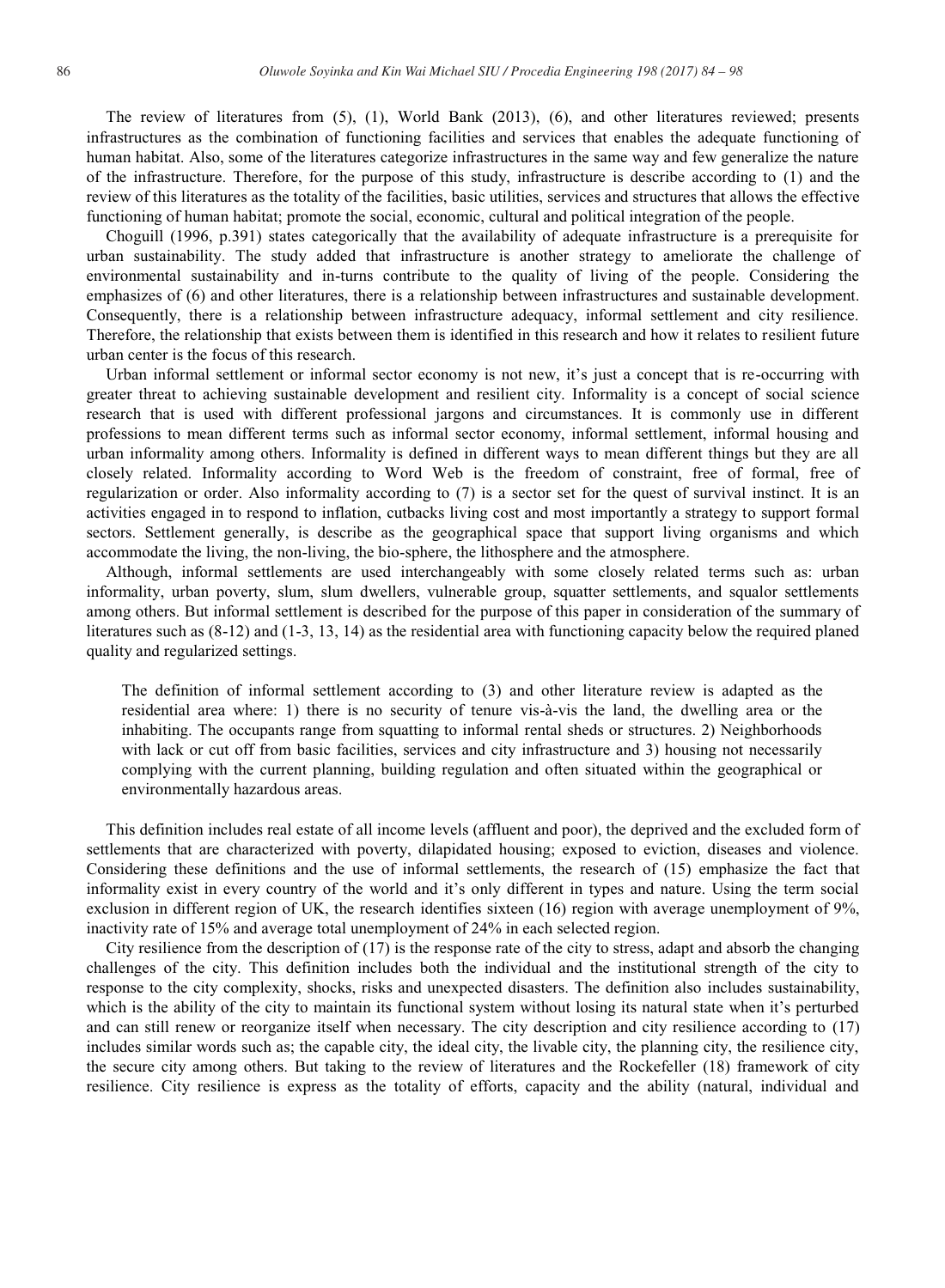institution) of the city to allow the working and living of every citizen at the required quality of life. This is inclusive of the poor and the vulnerable to survive and thrive no matter what stress or shocks they are going through.

Rockefeller (18) present an inclusive comprehensive city resilience framework with the required qualities of a resilient system based on review of literatures, case study approach and the experience of different cities all the world. The word resilience and achieving city resilience according to inclusive comprehensive framework of (18) is a complex word and it is unique to every cities. Therefore, the way resilience manifest itself differs in different places and achieving resilience differs. But the inclusive comprehensive framework according to (18) presents a fundamental attributes that can be use worldwide to approach city resilience. This includes: four (4) categories, twelve (12) indicators, forty-eight to fifty (48-50) sub-indicators and one hundred and thirty, to one hundred and fifty (130-150) variables. Adapted from the work of (18) the following is presented as the city resilient framework indicators adopted in this research. See table 1.0 below as follows:

|                         | Table 1: City Resilience Framework                                                                                   |                               |                            |                                             |  |  |  |  |
|-------------------------|----------------------------------------------------------------------------------------------------------------------|-------------------------------|----------------------------|---------------------------------------------|--|--|--|--|
| <b>Categories</b>       | <b>Infrastructure</b><br><b>Health and Well-being</b><br>and                                                         |                               | Economy<br>and             | Leadership<br>and                           |  |  |  |  |
|                         | <b>Environment</b>                                                                                                   |                               | <b>Society</b>             | <b>Strategy</b>                             |  |  |  |  |
| <b>Indicators</b>       | Reliable<br>Mobility<br>and                                                                                          | Minimal<br>Human              | Finance<br>including       | Effective Leadership<br>and                 |  |  |  |  |
|                         | Communication                                                                                                        | Vulnerability                 | Contingency funds          | Management<br><b>Empowered Stakeholders</b> |  |  |  |  |
|                         | Continuity of critical services                                                                                      | Livelihood and employment     | Social<br>stability<br>and |                                             |  |  |  |  |
|                         |                                                                                                                      |                               | security                   |                                             |  |  |  |  |
|                         | Reduce Physical Exposure                                                                                             | Safeguards to Human Life      | Collective Identity and    | Integrated<br>Development                   |  |  |  |  |
|                         |                                                                                                                      | and Health                    | Mutual Support             | Planning                                    |  |  |  |  |
| <b>Sub-indicators</b>   | Provides<br>Enhances<br>and                                                                                          | Meets Basic Needs             | Promote Cohesive and       | Promote<br>Leadership<br>and                |  |  |  |  |
|                         | Protective<br>Natural &Made                                                                                          |                               | <b>Engage Communities</b>  | <b>Effective Management</b>                 |  |  |  |  |
|                         | Assets                                                                                                               |                               |                            |                                             |  |  |  |  |
|                         | Ensure Continuity of Critical                                                                                        | Livelihoods<br>Support<br>and | Ensure Social Stability,   | Empowers a Broad Range of                   |  |  |  |  |
|                         | Services                                                                                                             | Employment                    | Security and Justice       | Stakeholders                                |  |  |  |  |
|                         | Provides<br>Reliable                                                                                                 | Public<br>Health<br>Ensure    | Foster<br>Economic         | Foster<br>Long-Term<br>and                  |  |  |  |  |
|                         | Communication and Mobility                                                                                           | Services                      | Prosperity                 | <b>Integrated Planning</b>                  |  |  |  |  |
| <b>Oualities</b><br>of  | According to (18), to achieve any resilient city in the above categories, indicators or the sub-indicators above the |                               |                            |                                             |  |  |  |  |
| <b>Resilient system</b> | following qualities of resilient system must be demonstrated:                                                        |                               |                            |                                             |  |  |  |  |
|                         | ⋗<br>Reflectiveness                                                                                                  |                               |                            |                                             |  |  |  |  |
|                         | Resourcefulness<br>⋗                                                                                                 |                               |                            |                                             |  |  |  |  |
|                         | Robustness<br>⋗                                                                                                      |                               |                            |                                             |  |  |  |  |
|                         | Redundancy<br>⋗                                                                                                      |                               |                            |                                             |  |  |  |  |
|                         | Flexibility<br>⋗                                                                                                     |                               |                            |                                             |  |  |  |  |
|                         | Inclusiveness<br>⋗                                                                                                   |                               |                            |                                             |  |  |  |  |
|                         | Integration<br>⋗                                                                                                     |                               |                            |                                             |  |  |  |  |
|                         |                                                                                                                      |                               |                            |                                             |  |  |  |  |

**Sources:** Adapted from The Rockefeller Foundation and ARUP 100 Resilient Cities 2014

Considering, the conceptual issues, the literature perspective and background understanding of this research. The focus of this research, the context of the study, the data collection, analysis, findings and recommendations emphasize the infrastructure and environmental aspect of the resilient framework. Infrastructure and environmental (infrastructure and informal settlement) category of the city resilience discussed above is adopted as the context of the study in Hong Kong. The study context in Hong Kong starts from general perspective to China, Hong Kong and specific case study areas of Hung Hom (PolyU campus area) and Market area of Hong Kong as the case study in Hong Kong.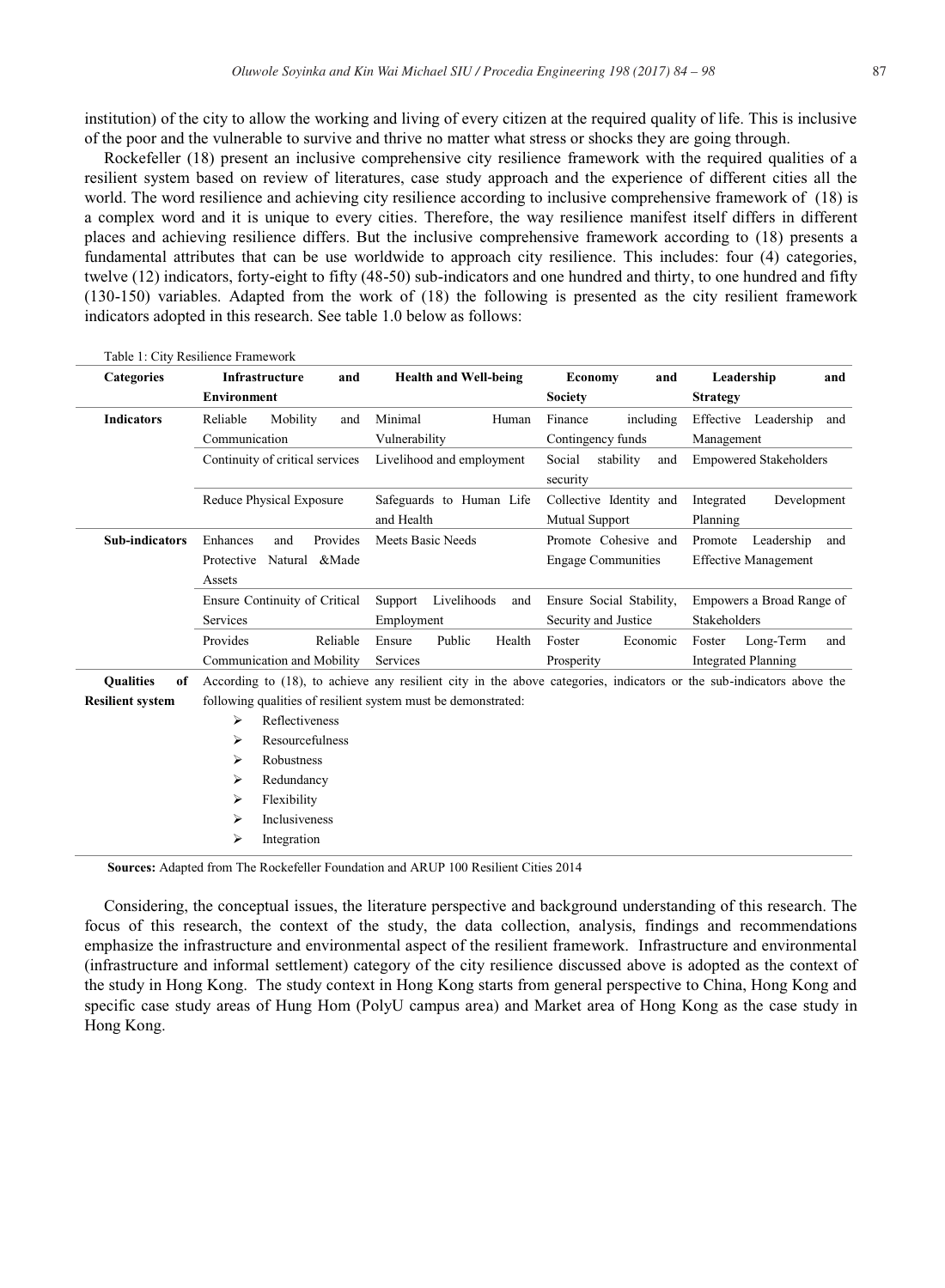#### **3. Conceptualization of Study within the Study Areas (China and Hong Kong)**

The issue of infrastructure, informality and achieving city resilience in Hong Kong is associated with the intensified urban functions, dynamic economy and optimized space structure (8). This phenomenon has increase the challenge of human habitation and reduces the city resilient capacity of the country. This aspect of the study takes a look at the issues of infrastructure, informality and city resilient from the conceptual and literature perspective of Hong Kong as an extension of China republic.

Considering this identified challenges from the experience of China, some of the factors that contributes to the challenge of China's urban development is not limited to the traditional industrialization of China alone. But it also includes other factors like; China's unique political factors, economic factors, cultural factors and most importantly the China's social transition challenges (4). Also, another complicated factors that contributes to china's urban challenges is the integrated rapidly growing global economy of the country; which contributes to the challenges of urban space, inadequate infrastructure, housing quality and housing affordability.

China's city resilient capacity decreases every day and the rate of food production; is continually been threaten with about 300 million china's agrarian communities finding their ways into different urban centers (4). This is described as the effect of urbanization on china's cities resilient capacity, which decreases the food production resilient capacity of China with huge number of migration from the rural areas to the cities centers (19). According to (4) research statistics, twenty percent (20%) of china's residents will migrate into urban cities and which equals the population of the United State. China is one of the world's fastest growing cities with high quality technology that affect the development of human existence and its challenges are identified as rural-urban migration with global severity in nature (Joseph E. Stiglitz in Shao & Shi, 2012).

The growth of cities and urban centers cannot be separated from the culture of the people and the economic structure of that settlement. At the same time, the settlement infrastructure, infrastructure availability and its adequacy cannot be separated from the people's culture, socio-economic development and housing development pattern of that community (20), (21) and (22). This is simply saying that the effect of urbanization on evolution of informal settlement and infrastructure adequacy cannot be overemphasized in cities resilient of that settlement (3). In fact Stephen (22) states that the evolution of cities and its design is influenced by population; and the experience of most countries of the world shows that more than half of the world's population are living in urban centers. This emphasize the fact that, the population increase affects the design, creates increase in housing and infrastructure needs and subsequently creates pressure on housing and infrastructure if not properly managed. Also, this affects the city resilient capacity of the cities, because it further sprouts cities and urban centers into sprawl settlement and informal settlements. This subsequently creates greater responsibilities for planners in planning resilient cities with adequate infrastructure.

The twenty first century China's community starting from 2002 presents china's urban development as one of the most critical, culturally influenced cities with rapidly decreasing resilient capacity in design and building of china's community. Shao and Shi (4), adopt five community pilot studies in China (Guizhou, Taiyuan, Liuzhou, Meishan and Sanmenxia) according to UNDP funded research to validate the statement above. The areas of concerns for the city resilient capacity of China according to their findings identified seven critical areas among thirty most common challenges in development of China's urban space. Similarly, these areas of concerns according to professionals all over the world are identified as relatively prevalent problems to all countries of the world and not peculiar to China alone.

The first challenge identified is the natural resources, which includes the land resources, the relief and other natural endowments. The facts present by their study shows that the total land area idle reserved for planned development is at 1.0793 million mu (approx. 71989.31hectares), land left unused was 822,400mu (54,854.08 hectares) and land approved development but not utilized was 2.0344million mu (135,694.48 hectares). The interpretation of this land analysis presents a total land of 3.9361 million mu (262, 537.87 hectares) underutilized or idle area. This account for 7.8% of currently available land for construction and represent a waste of arable land. Also, lack of water resources is one of the shortages of natural resources identified in the country. Inadequate water resources, uneven water distribution, low efficient use and serious waste of water are part of the water problem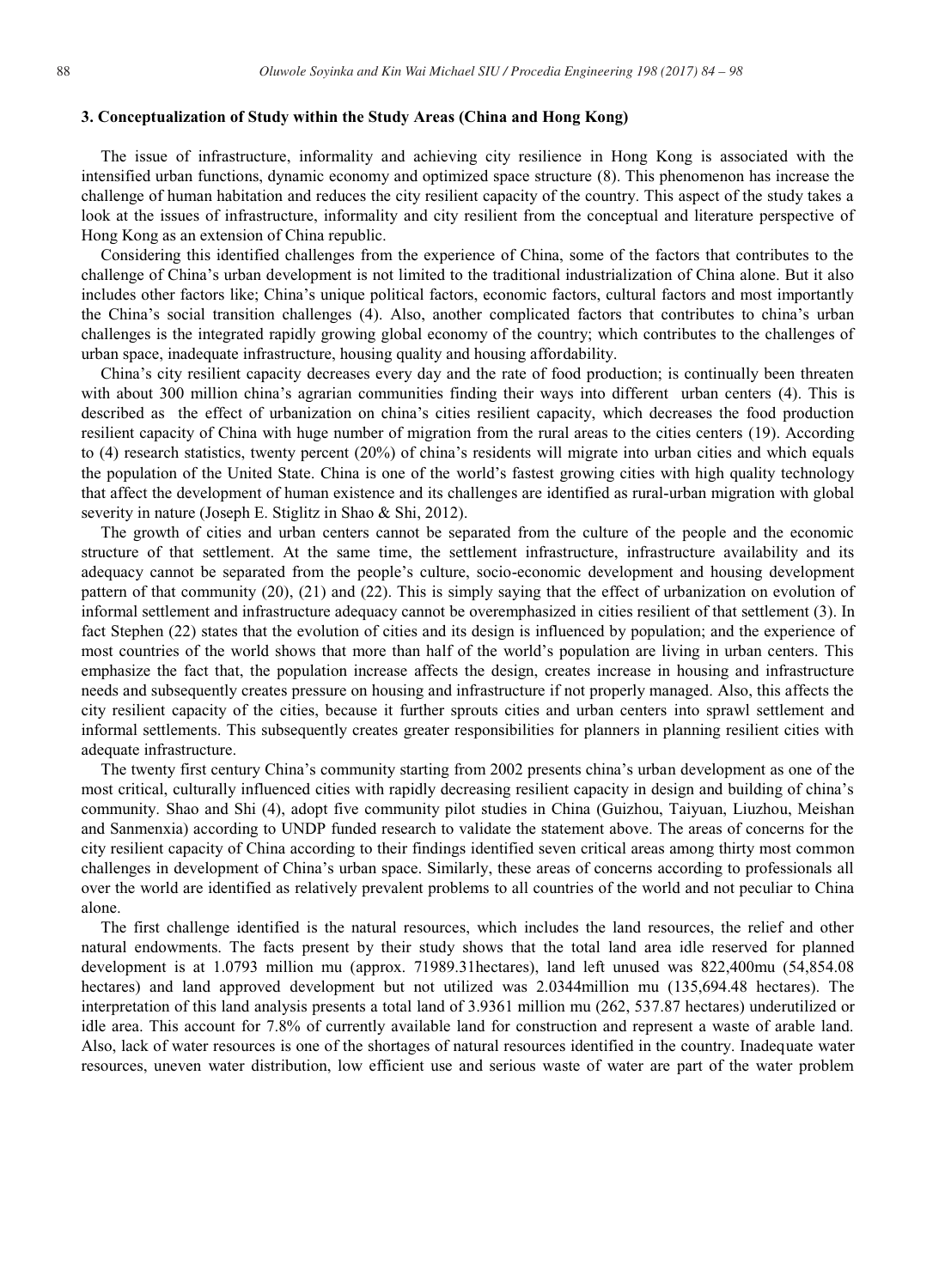identified in China's community. The significant reason for this shortage of natural resources in China is inherited

deficiency of natural resources relative to the rapidly growing large population of China (4). Another, identified crucial challenge that has significant impact on infrastructure adequacy, informal settlement and most importantly the resilient capacity of china's community according (4) is the living condition of the people. This problem includes the deteriorating living environment and deteriorating living conditions that affects the quality of life in urban environment. Environmental pollution, exhaustive emission of carbon dioxide and pollutants that affects the air quality, rivers; lakes, ground waters, and causes acidic rains among others are the experience of china's community. Drinking water is not sure to be safe, waste treatment capacity is low compared to the required capacity, urban waste water and solid waste increases rapidly every day.

Furthermore, the challenges of inequalities in social class also affect the allocation of resources such as social safety facilities, health facilities and public education resources among other resources. These are part of the resources that are identified unequally-available to the people due to the inequality of the social class (strata). The experience of China's community in relation to the identified social class aggregates the sense of unfairness and injustice (4, 8). The resources received by the lower social strata are not in proportion to their population, which heavily influences their inability to make social transition upwards. These challenges identified through social strata are enormous and cannot be over emphasized but it can be effectively reduced, eliminated by developing an innovative allocation mechanism for public resources and fostering a fair social opportunity.

Public policies and public finance in relation to the identified city resilient of China presents the need for improvement. The clause surrounding the urban planning in the constitution are closely connected but the issue of execution among others are inadequate (4). Considering all this challenges, the City Planning Laws in China is identified inadequate, inefficient and need to be improved on. The constitutional related laws and urban planning law issues are not clearly defined and administered. Another related issues are the administrative system that constraints the social functions of urban planning. Since inceptions, the initial centralized government systems of urban planning in China are still in the process of being decentralized and some generic planning functions are being assigned to several different government departments which create ambiguity. To effectively integrate and harness this urban planning laws in China, the macro-regulating functions of urban planning must be defined by today's land requirement; today's use of land and most especially the control of right to land development must be according to today's laws. The situation of urban planning laws at the moment can be describe as degraded passive with the role of urban planning in guiding or controlling the land market considerably limited. The appropriateness of technology as the concept of urban planning is established, due attention is not giving to policy making process and implementation. To government and other officials, urban planning and planners are just like standardized file that only exist in text and drawings; which emphasize the preparation of plans rather than its implementation (4).

However, the of issue of infrastructure adequacy, informal settlement and adaptation for future resilient city in Hong Kong from the study of literature such as (23), (24, 25), (26), (27) and (28) among others. Identify urban areas, informal settlement (social housing rentals) and everyday life in Hong Kong as a significant challenge that militate against city resilient of Hong Kong.

(28), identify "eight types of squatting by illegal or irregular development of some privileged groups in colonial and post-colonial Hong Kong." The study emphasizes property right inadequacy, land law ambiguity, ambiguity of property; contracts against the rich and the poor squatters. Although, (28) use the word squatters and irregular development, but considering the definition adopted (3) in this research, the summary of review literatures and the Hong Kong government 1974 definition reference by Lai 2015. The term used (squatter and irregular settlement) is informal settlement by meaning and context. The research identifies five (5) types of squatter's settlement (informal settlements) in Hong Kong and eight types of informal settlements by illegal or irregular developments. The summary of Lai 2015 research, describes the gap between de-jure and de-facto rights and inadequacy in rationale for informal settlement or irregular development policy in Hong Kong urban centers. The research states that the policy regarding informal settlement, squatting and irregular development should be implemented across all the settlements.

Similarly, the research of (27) tends towards policy inadequacy of social housing rentals in Hong Kong. Comparing the UK social housing rental price market with Hong Kong price market, the research identifies high cost of housing with unequal quality of life (basic services) in Hong Kong social housing rentals. The research emphasize that social housing should not be capitalism in any way and consistency in provision of social housing should be seen as necessary to grant quality of life to the people. Running through the neoliberal policy divergence, the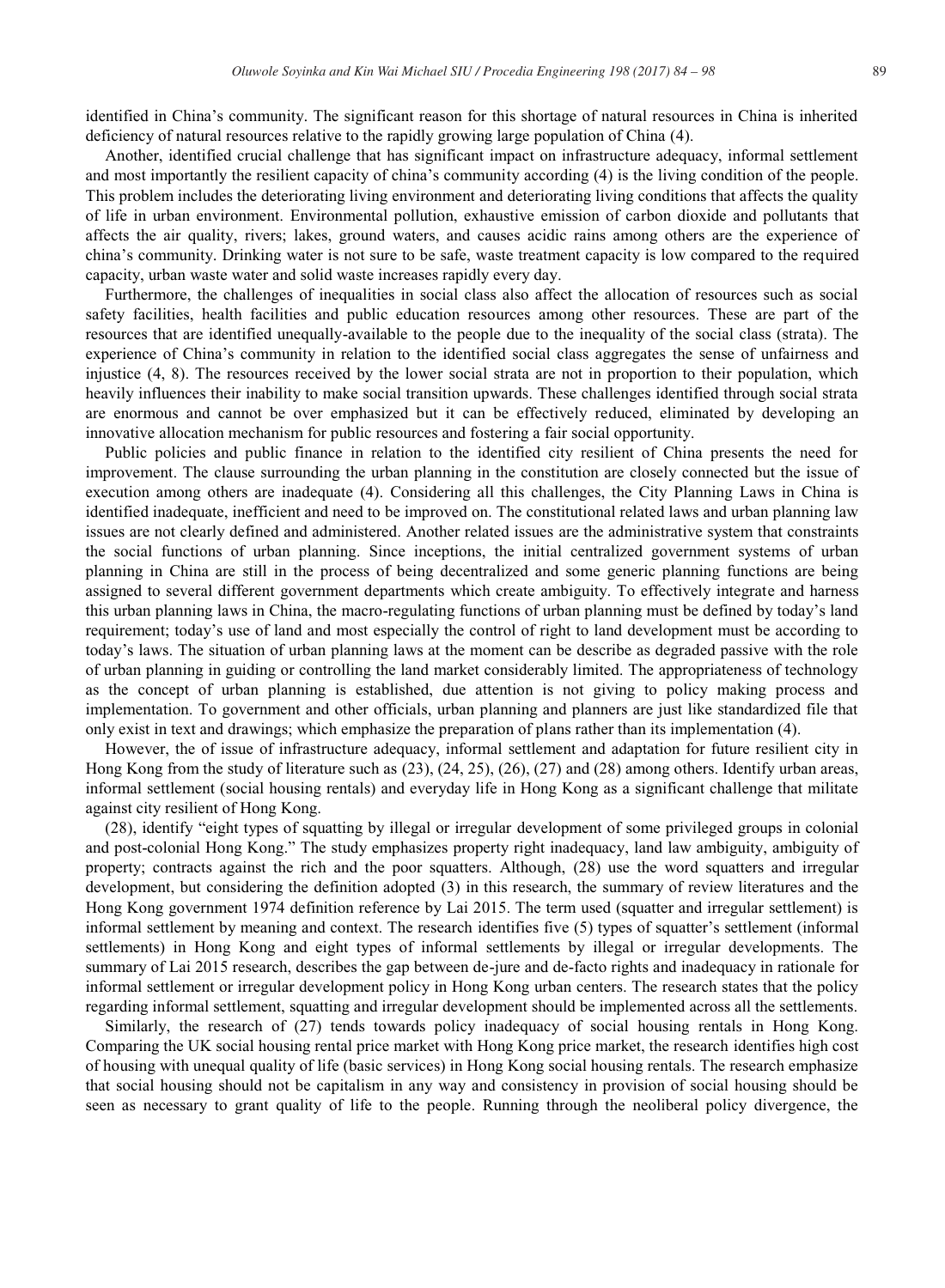research discusses Hong Kong inadequate city resilience capacity or the city phased out if housing policy and market price are not properly integrated. Considering, the origin of Hong Kong housing system from UK and the similarity between the Hong Kong and UK housing system. The research identify Hong Kong political factor as significant in housing success achieved so far ("Hong Kong government has political reasons to invest and take the decision they take in Hong Kong housing system") if compared to UK (27). The study describes the period of British colonization, post-colonial era; the post war and modernization period in relation to social housing in Hong Kong and UK. Several recommendations were made, but of significance to this research is that "the delivery of public and private services and infrastructures are necessary for city resilience and livability" (27, p. 113).

The research of (26) and (23) discuss the planning approach and factors that should be considered in achieving quality of (environment, housing, infrastructure and informality) in urban life. Unlike the research of (28) and (27) that discuss the policy implications and perspective of infrastructure and informal settlement. (26) emphasize the government (policy administrator opinion) approach towards the modernist planning in the case of Wan Chai (Wan Chai North and Wan Chai South) urban district. Using six criterial, the research investigates the difference between the modern urban area and the traditional urban area (Wan Chai North and Wan Chai South). Comparing the two areas, the research point out that urban planning in Hong Kong has not taking into consideration the drift in the rational planning approach to user-oriented planning approach. Thus, the research presents inadequate city resilient capacity of Hong Kong towards resilient future urban centers in; satisfactory planning policies, shortage of public open spaces or inadequate use, inadequate facilities and urban areas for effective everyday life (26). Consequently, the research also agrees with the presence of infrastructure inadequacy and informal settlement in Hong Kong but from the few of planning approach and policies. By comparing the traditional area with modern area and using the rational planning and user-oriented planning. The research of (26) identify inadequacy in transforming everyday urban life of Hong Kong not resilient enough for future urban center.

Similarly with (26) among other literatures on planning practices and theory perspectives; (23) also considered the factors affecting urban renewal in high density city of Hong Kong. The research findings also present inadequate city resilient capacity of Hong Kong towards the re-development practices. The study identifies different urban challenges such as traffic challenge, effect of densely developed structures and the effect of urbanization on quality of living among others. The study discusses the redevelopment strategies such as sustainable redevelopment factors, urban design considerations for sustainable built environment to enhance the identified inadequate city resilient capacity of Hong Kong. The study discussion, findings and recommendations in the study include but not limited to quality of welfare planning and provisions, conservation and preservation; land strategy, community contributions; integrated design, transport arrangement among others. Significant recommendations from the study of (23) and literatures relevant to this research "states that investment in public infrastructure and social services can promote economic development, and their existence is a necessary precondition for economic growth". Also the study concludes that "provision of various social infrastructures and public facilities help to improve the public health; quality of life of different groups, meet their modes of living, reduce social inequality, and enhance civic pride (23, pp. 141, 145). The discussion of findings and the recommendation of (23) along the focus of this research emphasize that there is a relationship between infrastructure and informal settlement, and there is a need to study the adequacy of it in an informal settlement to achieve sustainable development.

# **4. Study Area and Methodology**

The study area is Hong Kong SAR of China and the paper discussed the global perspective of the research aim through literatures; followed by China (i.e., Chinese mainland) and then the Hong Kong perspective to obtain specific and general information on the study focus. Using case study methodology, triangulation method of data collection and mixed method of data analysis (quantitative and qualitative method), findings were made and adequate recommendations to ameliorate the identified challenges were recommended.

The study adopts case study methodology, where specific areas of Hong Kong urban centers (Hung Hom, The Hong Kong Polytechnic University campus and Tai Po market area) were adopted for data collection and research study. The triangulation method of data collection is the collection of data through the use of two or more approach and this is essential in the study to validate and strengthen the data collected. The triangulation method of data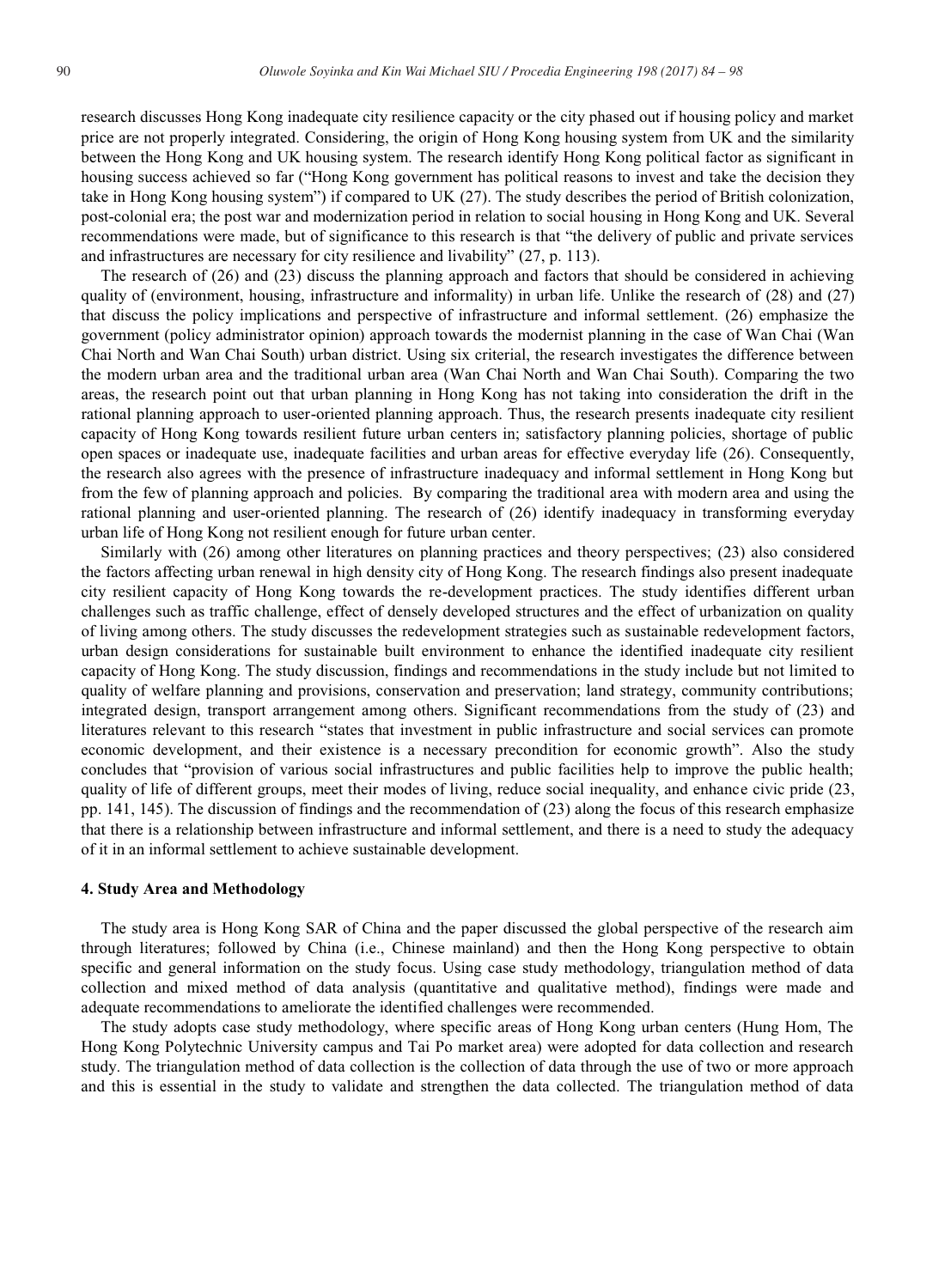collection strategy adopted in the study includes the primary sources of data collection, secondary sources of data collection in more than one approach (qualitative and the quantitative method of data collection). The primary sources of data collection were collected through the use of reconnaissance survey, observation, indirect (unstructured) interaction with the resident's and the stakeholders of the selected settlements. Also, a total number of 75 (seventy-five) structured questionnaires were administered within the Hung Hom, (The Hong Kong Polytechnic University campus) area and Tai Po Market area and a total of 67 (sixty-seven) questionnaires were analyzed. To further capture the larger view of the Hong Kong resident and stakeholders, an online questionnaire was also administered and a total number of twenty-eight (28) questionnaires were analyzed for the purpose of this study. The secondary sources of data adopted include the literature review of content and context related to literatures to the research focus. This serves as the platform for the research concepts, the data collection and data analysis used in the study.

Data were analyzed through the uses of mixed method data analysis (quantitative and qualitative method of data analysis). The quantitative include the use of tables, chart, histogram and basic statistics; while, the qualitative include the use of plates and descriptive tools used in interview interpretations. The data were interpreted, and the results of findings were integrated to reflect the characteristics of the informal settlement and infrastructure in the study area. Infrastructural adequacy and resilience of the city are determined and recommendations are made accordingly. This research was carried out to extract specific and general information and knowledge of city resilience of Hong Kong in relation to informal settlement and infrastructure planning.

## **5. Findings and Discussion**

The presentation of the research outcome covers the issues examined on infrastructure adequacy and informal settlement in Hong Kong from the literature study, the interviews and the survey conducted. The research findings are based on information extracted from the residents, researchers, professionals and stakeholders in Hong Kong and in relation to the subject of study.

#### *5.1 Informal Settlement in Hong Kong:*

The findings present 50% of the respondents as strongly agreed to the present of informal settlement, 14.28% strongly agree, 10.71% are neutral about the present of the challenge (it may or it may not), 3.57% disagree about the present of informal settlement as a global challenge and present in Hong Kong, while nobody strongly disagree with 0.0% and 21.42% of the respondent are indifferent about it. The findings of this research from the data above, present informal settlement as a global challenge and a phenomenon present in Hong Kong. This also agree with the study of (3, 29) and (30) on existence of this challenge as a critical challenge that required urgent attention in Hong Kong and the World.



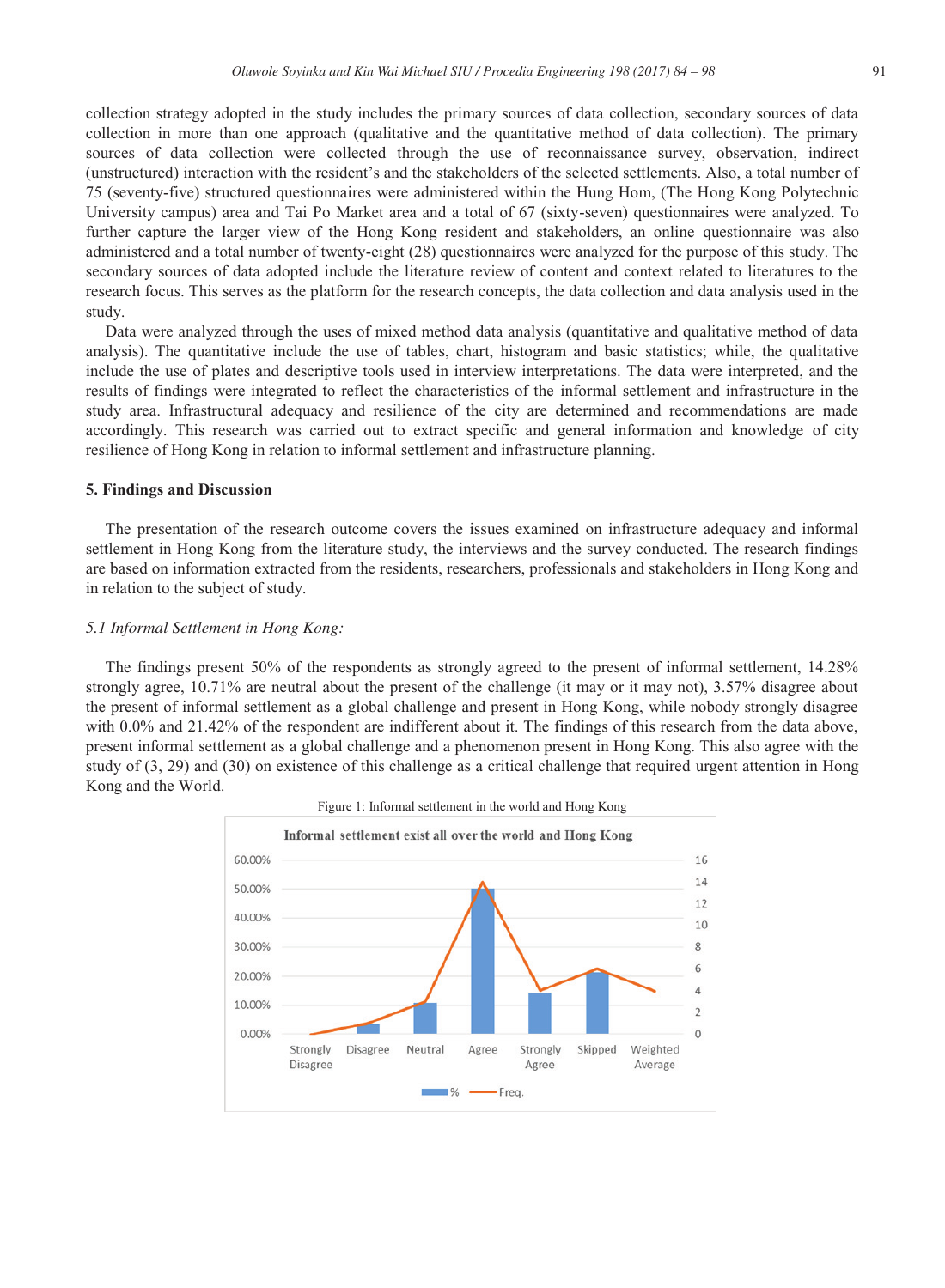Source: Authors' Field Work (2016)

#### *5.2 Socio-Economic Status and Informal Settlement:*

The study findings of the relationship between socio-economic status and informal settlement in the study area, shows that 46.42% agreed that there is a relationship between the socio-economic status and living condition of the residents. This implies that, socio-economic status has the tendency to induce informal settlement and can at the same time ameliorate the challenges of informal settlement. Also, 32.14% strongly agree with this statement, 3.57% of the respondent are neutral, 0.0% disagree and strongly disagree with the assertion and 17.85% indifferent about the phenomenon. These findings are further validated by the study of  $(27, 29, 31, 32)$ , the studies which discuss the connection of income, the financial prosperity and crisis (financial policies) in relation to the challenges of housing and subsequently informal settlement development.



Source: Authors' Field Work (2016)

Also, the finding of this research was not only validated by the different literatures identified above. The Hong Kong population and household statistics analysis by district in year 2014 further validate the relationship between the resident socio-economic status and development of informal settlement. These statistics describe the relationship between income and informal settlements in the study areas with most of the low income areas identified with compact highly dense housing and informal structure characteristics. Areas like Sha Tin, Kwun Tong and Sham Shui Po among others are the high density areas with such characteristics and that record median monthly household income of 26,000, 19,000 and 18,000 respectively with the evidence of informal settlement according to the government statistics (33, 34). This further justify the assertion of this research as to why we have more informal accommodation in these areas as the income is low and housing provision becomes survival of the fittest and subsequently results into informal shelters as alternative

#### *5.3 Types of Informality in Hong Kong:*

The study identified five types of informal settlement based on literature and physical evidence of informal settlement in Hong Kong urban centers. To examine this assertion, to determine what the type of informal settlement that still exist in Hong Kong and to what extent does the people accept this by ranking it. The research findings on informality types by illegal land/building ownership (that is illegality by title document) shows 47.37% disagree, strongly disagree 21.05%, 21.05% agree, 10.53% neutral and 0.00% strongly agree. Informal settlement by haphazard building development present disagree and agree at 31.5%, strongly disagree and neutral at 15.79% and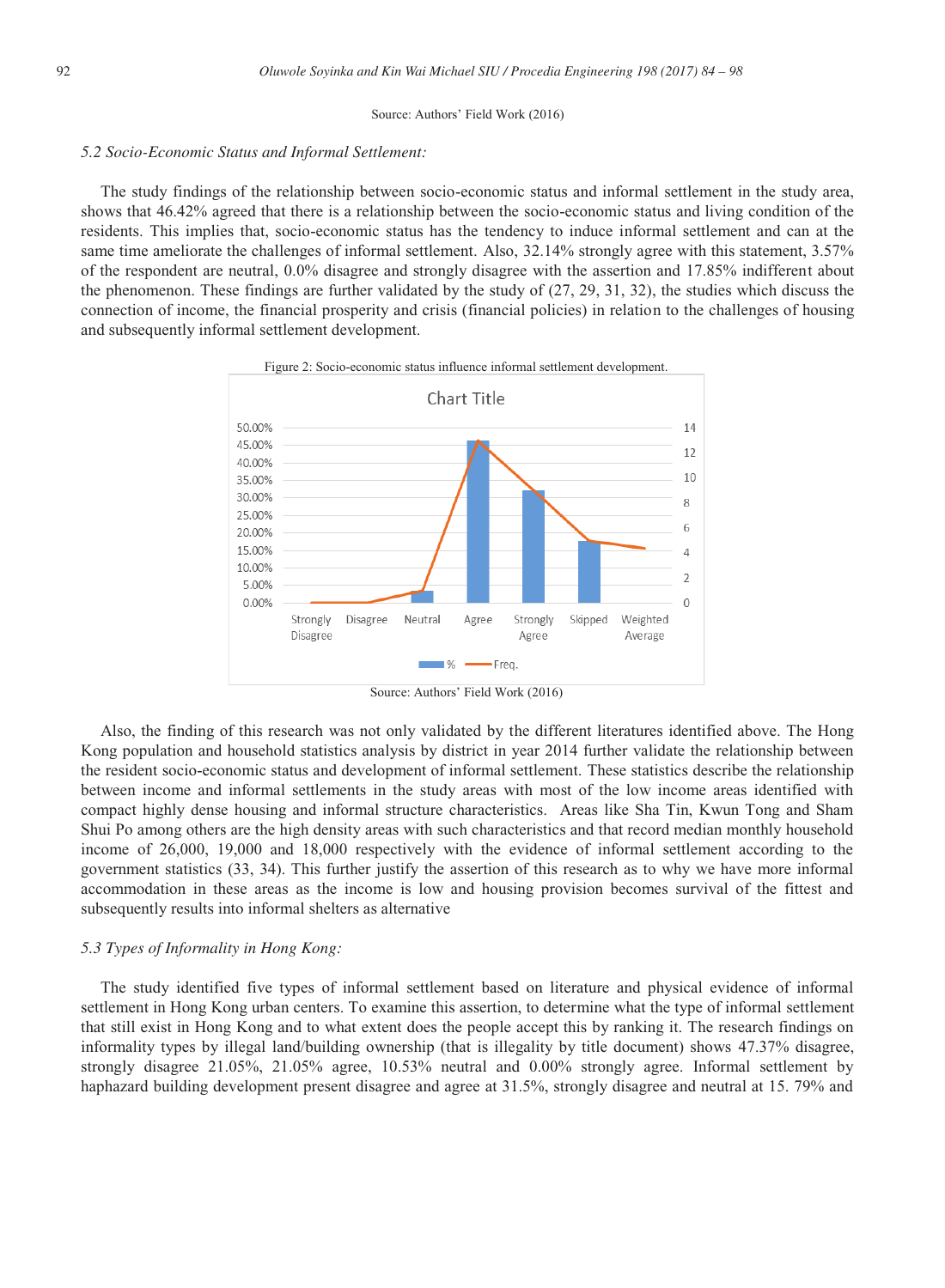strongly agree at 5.26%. The unauthorized types of informal settlement response present disagree and neutral to be 26.32%, strongly disagree and agree at 21.05% and 21.0% respectively and strongly disagree at 5.26%. Informal settlement by unplanned zone uses recorded 52.63% disagree, 21.05% neutral, strongly disagree and agree at 10.53% and strongly agree at 5.26%. The inadequate facilities and services informal settlement inducers according to the response present disagree at 35.00%, neutral at 30.00%, agree at 20.00%, strongly agree at 10.00% and strongly disagree at 5.00%.

| Table 1: Raking the types of informality in Hong Kong |                 |                 |           |        |                 |          |  |  |  |
|-------------------------------------------------------|-----------------|-----------------|-----------|--------|-----------------|----------|--|--|--|
| <b>Ranking of informality types</b>                   |                 | າ               |           | 4      |                 | Weighted |  |  |  |
| within Hong Kong                                      | <b>Strongly</b> | <b>Disagree</b> | Neutral   | Agree  | <b>Strongly</b> | Average  |  |  |  |
|                                                       | <b>Disagree</b> |                 |           |        | Agree           |          |  |  |  |
| Illegal land/Building ownership                       | 21.05%          | 47.37%          | $10.53\%$ | 21.05% | $0.00\%$        | 2.32     |  |  |  |
| (title documents)                                     |                 |                 |           |        |                 |          |  |  |  |
| <b>Haphazard Building</b>                             | 15.79%          | 31.58%          | 15.79%    | 31.58% | 5.26%           | 2.79     |  |  |  |
| <b>Unauthorized settlement</b>                        | 21.05%          | 26.32%          | 26.32%    | 21.0%  | 5.26%           | 2.63     |  |  |  |
| <b>Unplanned zoned uses</b>                           | 10.53%          | 52.63%          | 21.05%    | 10.53% | 5.26%           | 2.47     |  |  |  |
| Inadequate facilities and services                    | 5.00%           | 35.00%          | 30.00%    | 20.00% | 10.00%          | 2.95     |  |  |  |
| settlements                                           |                 |                 |           |        |                 |          |  |  |  |

Table 1: Raking the types of informality in Hong Kong

Source: Authors' Field Work (2016)

The study findings from the responses infers that there exist informal settlement in Hong Kong but at a very insignificant rate as most response are closely related on both sides of agree and disagree. Thus, weighted average is carried out to determine the most likely occurred type's informal settlement in Hong Kong and the findings present inadequate facilities and services induced informal settlement with 2.95, followed by haphazard building at 2.79, unauthorized settlement 2.63, while unplanned zoned uses and illegal land/building ownership illegality recorded 2.47 and 2.32 respectively.

### *5.4 Nature of Informal Settlement in Hong Kong*

Informal settlement with all evidence from literature and survey above present the appearance of informal settlement in particular types that are closely related to one another. However, these responses present the nature (forms or characteristics) of occurrence of these types of informal settlement from different natures of informal settlement that exist in Hong Kong. The research findings present cage house informal settlement forms of informal settlement in Hong Kong with 30.00% agree, disagree at 25.00% and strongly disagree, strongly agree and neutral with 15.00% respectively. The shanty structure informal settlement appearance within the settlement records 31.58%, disagree 26.32%, neutral and strongly agrees share 15.79% and strongly agree 10.53%. In built informal settlement (rooftops) present 31.58% neutral, 26.32% agree, 15.79% strongly disagree and disagree with 10.53% strongly agree. Informal settlement spread within the settlement or pockets of informal settlement everywhere is obvious at 31.58% agree and disagree, 15.97% strongly agree and disagree and 5.26% strongly agree. The identified clustered of informality as both night market and other temporary cluster informal settlement records 42.11% neutral, 21.05%, strongly agree and disagree records 15.79% respectively and 5.26% strongly disagree.

| Table 2: The nature of informality in Hong Kong    |                 |                 |                |        |          |          |  |
|----------------------------------------------------|-----------------|-----------------|----------------|--------|----------|----------|--|
| Ranking the nature of informality within Hong      |                 |                 |                | 4      | 5        | Weighted |  |
| Kong                                               | <b>Strongly</b> | <b>Disagree</b> | <b>Neutral</b> | Agree  | Strongly | Average  |  |
|                                                    | <b>Disagree</b> |                 |                |        | Agree    |          |  |
| Cage house informal settlement                     | 15.00%          | 25.00%          | 15.00%         | 30.00% | 15.00%   | 3.5      |  |
| Shanty structures informal settlement (i.e. street | 10.53%          | 26.32%          | 15.79%         | 31.58% | 15.79%   | 3.16     |  |
| structures and extended structure)                 |                 |                 |                |        |          |          |  |
| Urban inbuilt building informal<br>settlement.     | 15.79%          | 15.79%          | 31.58%         | 26.32% | 10.53%   | 3.0      |  |
| (Rooftop)                                          |                 |                 |                |        |          |          |  |
| Scattered space identified informal settlement     | 15.79%          | 15.79%          | 31.58%         | 31.58% | 5.26%    | 2.95     |  |
| (pocket informal structures)                       |                 |                 |                |        |          |          |  |
| Clustered space identified informal settlement     | 5.26%           | 15.79%          | $42.11\%$      | 21.05% | 15.79%   | 3.26%    |  |
| (night market and temporary settlement)            |                 |                 |                |        |          |          |  |

Source: Authors' Field Work (2016)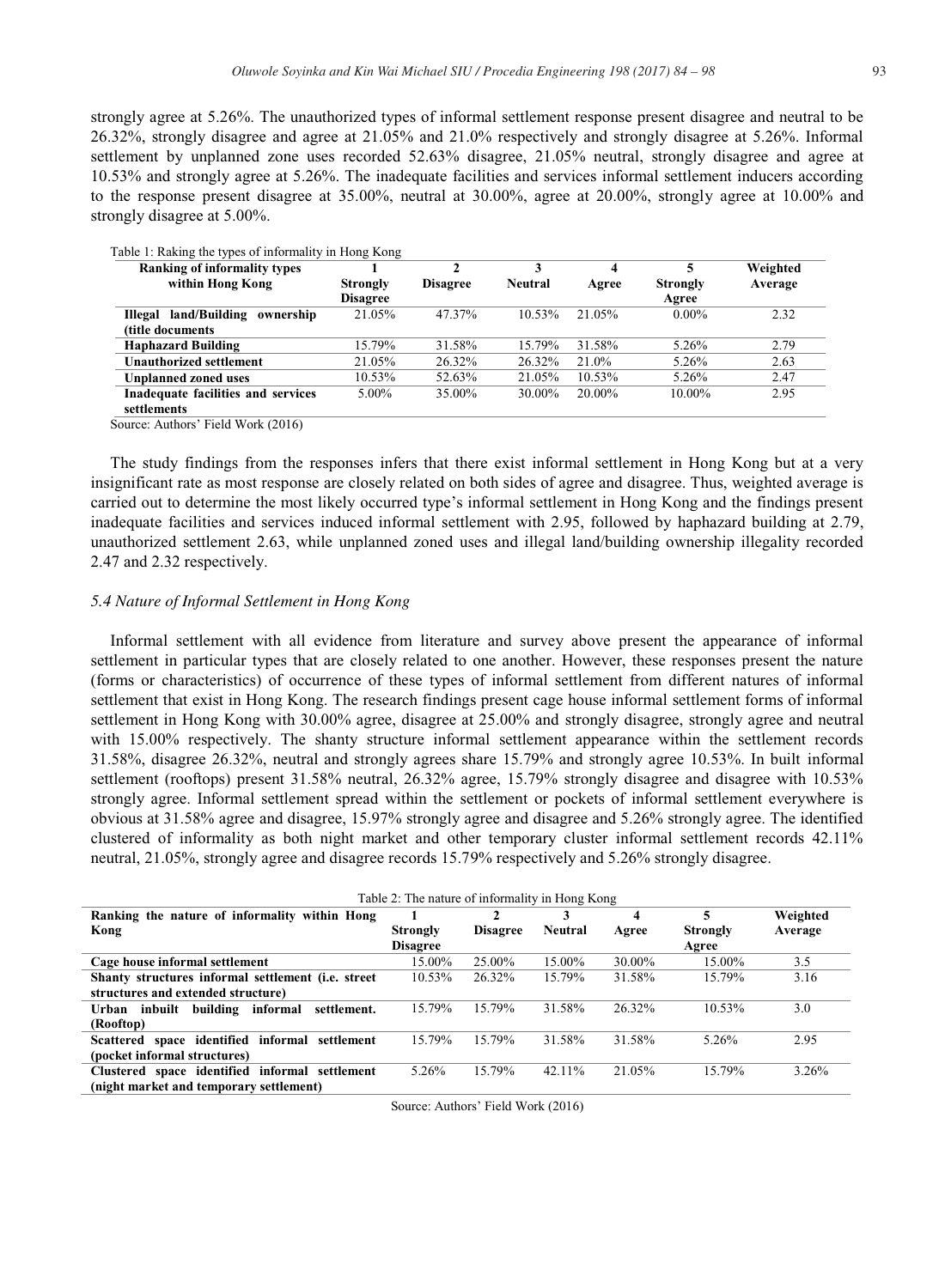The research findings describe the appearance of cage house informal settlement as the most visible nature of informal settlement in Hong Kong with 30.00% and 30.5 weighted average and this is followed by clustered night market or temporary nature of informal settlement with 21.05% and 3.26 weighted average; informal street structures with 31.58% and 3.16 weighted average. The least occurrence according to the findings are urban inbuilt informal settlement (rooftops) with 31.58%, 3.0 weighted average and scattered space informal settlement (pocket structures) with 31.58% agree and disagree with 2.95 weighted average.

### *5.5 Housing adequacy in Hong Kong*

Housing adequacy in Hong Kong had been a challenge that features in different forms and connected to different development factors in different ways. This research investigates the residential adequacy as an influencer of informal settlement or how related housing inadequacy contributes to informal settlement. The study finding reveals inadequate 60.87%, very inadequate 21.74%, neutral (may be or may be not) at 13.04%; very adequate 4.35% and adequate 0.00%.



Source: Authors' Field Work (2016)

# *5.6 Access to Adequate Facilities and Services in Hong Kong*

The research outcomes on access to facilities and services and it adequacy in different areas of Hong Kong shows that housing accessibilities is efficient at 68.65% and 47.83% from the resident and professional and research responses respectively. Neutral from few professionals and researchers at 34.78%, inefficient at 19.40% and 8.70% resident and professional respectively

|                                            | Residential access to facilities-critical Services     |             |         |           |           |       |               |
|--------------------------------------------|--------------------------------------------------------|-------------|---------|-----------|-----------|-------|---------------|
|                                            | Verv                                                   |             |         |           | Very      |       |               |
| Residents Response                         | Inefficient                                            | Inefficient | Neutral | Efficient | Efficient | Total | $\frac{0}{0}$ |
| Total                                      | 1.49%                                                  | 19.40%      | $0.0\%$ | 68.65%    | 10.44%    | 67    | $100.0\%$     |
|                                            | Residential access to Infrastructure-Critical Services |             |         |           |           |       |               |
| Professionals, Researchers and             | Very                                                   |             |         |           | Very      |       |               |
| Academia responses.                        | Inefficient                                            | Inefficient | Neutral | Efficient | Efficient | Total | $\frac{0}{0}$ |
| Total                                      | $4.35\%$                                               | 8.70%       | 34.78%  | 47.83%    | $4.35\%$  | 28    | $100.0\%$     |
| $\gamma$ Course Authors' Field Work (2016) |                                                        |             |         |           |           |       |               |

Table 3: Access to adequate facilities and services in Hong Kong

Source: Authors' Field Work (2016)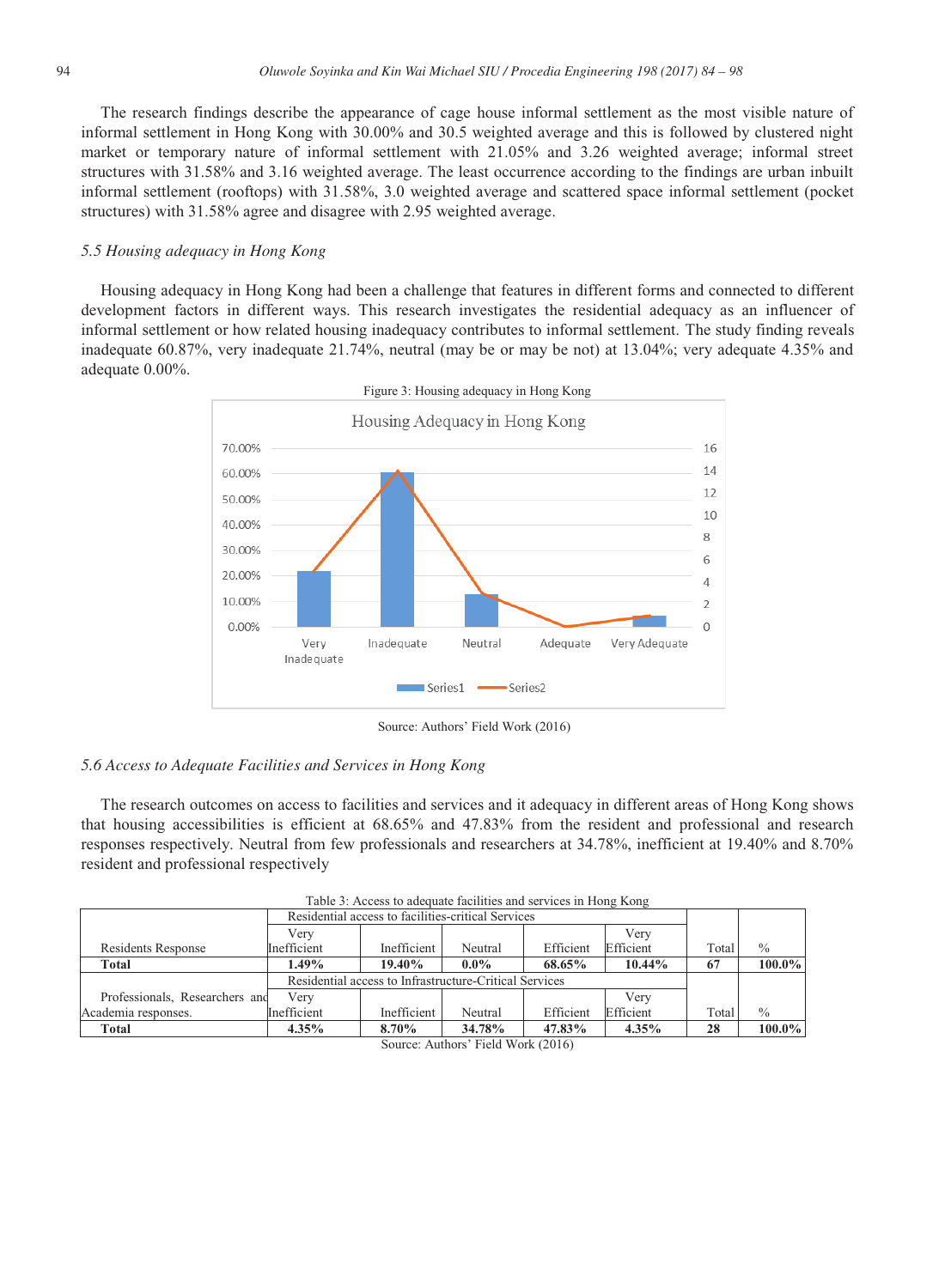

Figure 4: Access to adequate facilities and services in Hong Kong.

Source: Authors' Field Work (2016)

## *5.7 Transport Adequacy and Informal Settlement*

Transport facilities all over the world are identified as a challenge at different capacity depending on the level of infrastructure development. Hong Kong transport as one of the best in the world has it share despite the high level of efficiency and connectivity experience within the country. Transport adequacy in Hong Kong from the research findings present adequacy 47.83%, very adequate and neutral 26.09%. However, from the findings of this research, the unstructured interview and the literature search. This research established that although there is a relationship between transport and infrastructure in settlement development (most especially informal settlement development). The high level of transport and infrastructure development has great impact on the city development, the country is developed but their still exist informal settlement within developed and adequately connected transport and infrastructure developed areas of Hong Kong.





Source: Authors' Field Work (2016)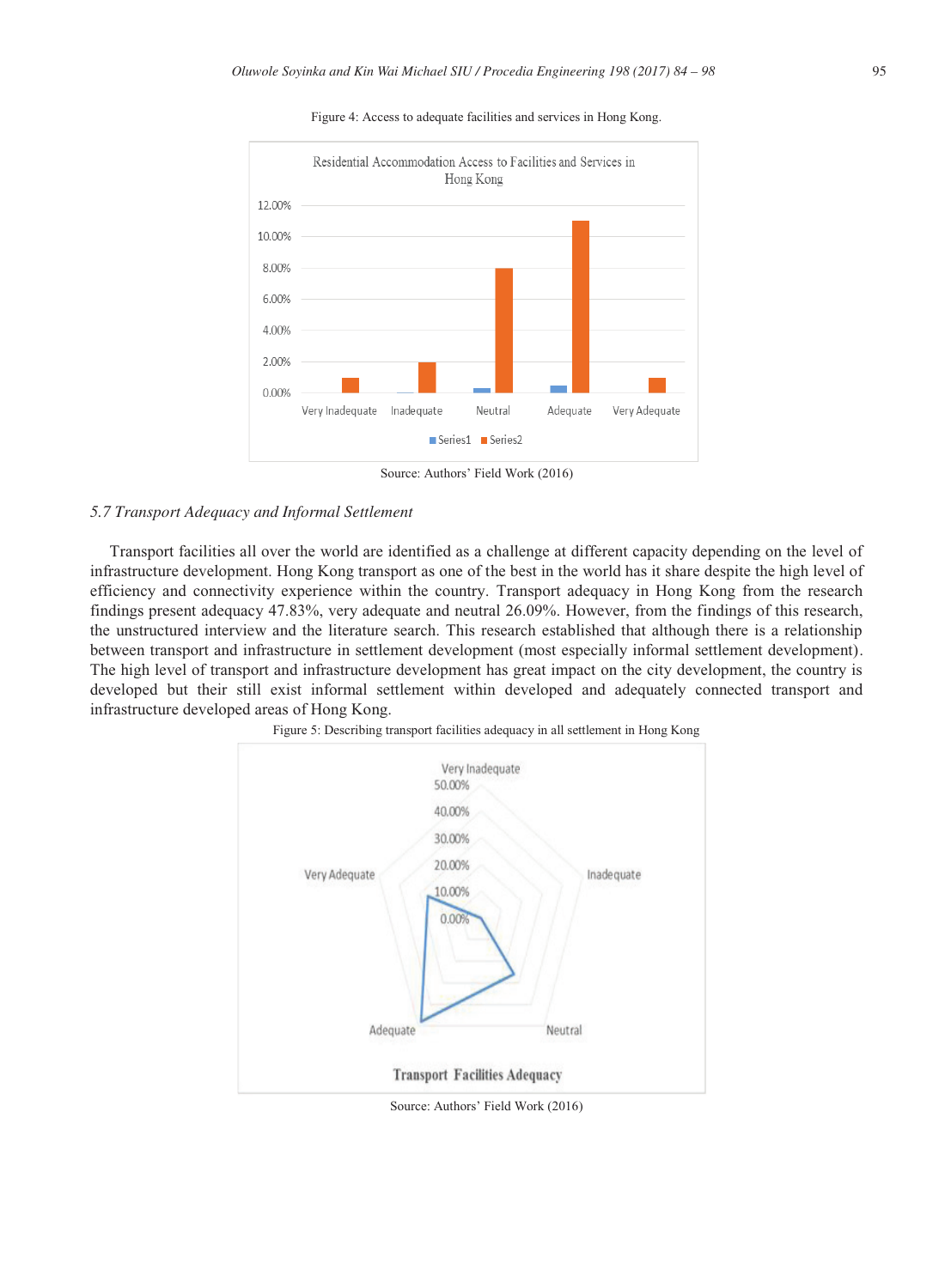# **6. Recommendation**

The focus of this research is to investigate informal settlement and infrastructure adequacy in Hong Kong for future resilient urban centers. Considering, the findings of this research from literature review, site visit, observations; questionnaires and unstructured interview with the residents. This study recommends the following and subsequently concludes as follows:

- 1. The public housing initiative and Newtown developments has been stopped for about two decades now; the government should go back to the building of this public housing initiative to house the high population of the low income citizens and the street sleeper.
- 2. The government should adopt inclusive design approach as much as possible, even though very challenging in a neoliberal system of government like Hong Kong and considering the intense disagreement going on in some development project in the country.
	- $\triangleright$  However, the government should educate the public (the citizen's) very well of their idea and make better awareness and sensitization than what is on ground now.
	- $\triangleright$  Also, the role and benefits of both the public (citizens) and the government should be clearly stated to achieve inclusive design and success of the initiated projects.
- 3. Also, the existing policies on criteria's for achieving some of the government's public housing provision should be review with the citizen participation forum. This condition is assumed ridiculous from the opinion of the people interviewed and it's even assumed as part of the stigmatization origin. Because, the people believe that for you to meet such criteria you must really be poor of the poor. So, the condition of allocation should not be make or presented in a way that attract stigmatization.
- 4. Public education and enlightenments should also be carried out to avoid stigmatization of the public housing occupiers.
- 5. Economic policy reforms should also be carried out to encourage equal economic development or at least reduce the gap between the rich and the poor as the country economic prospers.
- 6. The planning system in the country is great but should avoid crisis planning approach; projects and planning (housing, infrastructure project) should be a deliberate planned out attempt.
- 7. The government tolerance level should be re-viewed, the inaction or silence of the government should be avoided and these settlements should either be integrated into the housing system by face lifting them; or removing them to reduce the spread of informal settlements rather than government been silence over them. Also the selected tolerance should be avoided and some utility bills collected from some settlement and some settlement not been allowed.
- 8. Infrastructure condition in the country according to the research findings, and physical evidence in the country is good but should be improve in selected informal settlement areas and be integrated in a way that can aid equal economic development in the country.

# **7. Conclusion**

The study concludes that informality exists in every country of the world and the nature of informality in a country or settlement depends on the development of the country. The study further reveals that the different types and nature of informal settlement that can be identified in Hong Kong are cage house, shanty street structures, rooftop informal settlement, pocket informal settlement and night market. This emphasizes the statement that informal settlement exists in different forms and severity in different countries of the world. Also, the study reveals that informal settlement is related to infrastructure and the improved development of infrastructure does not necessarily refer to the absence of informality as the case of Hong Kong reflect this. The research again points out the role of socio-economic capacity in relation to informal settlement development. This is evidence in Hong Kong as the present of informal settlement is identified in some specific location of Hong Kong and while majority of the country is developed but yet there exists informal settlement in some specific location of Hong Kong. That is, the unequal element of economic capacity and distribution of economic resources also contribute to the identification of informal settlement in the country.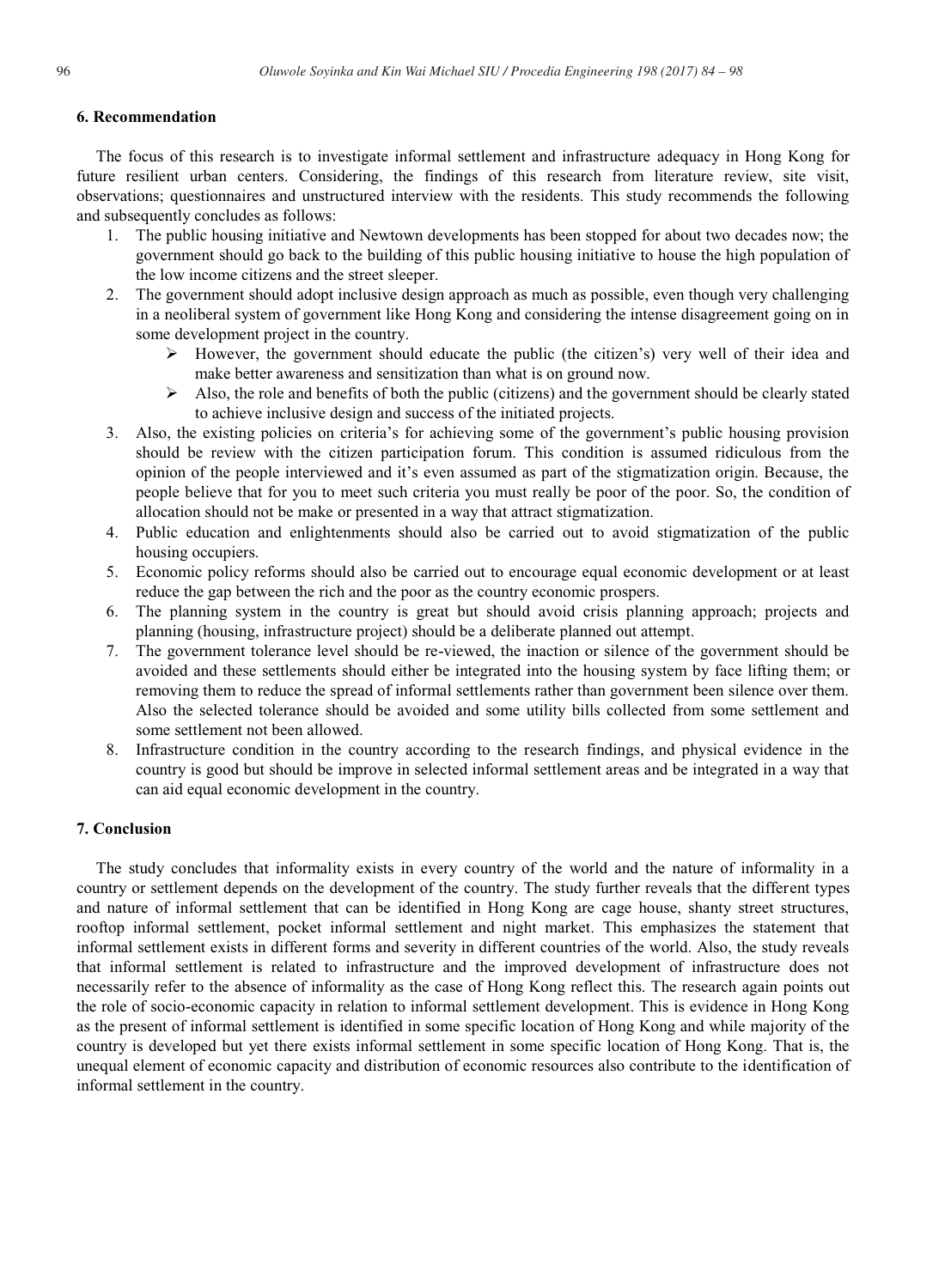The nature of informal settlement and the adequacy of infrastructure provision in Hong Kong and assess to socioeconomic characteristics of such settlement to foster the required future urban growth is high; that is resilient and sustainable. But it's not resilient and sustainable enough for the future capacity of Hong Kong considering the factors discussed above. The increase population growth, economic development with widen gap between the poor and the rich. The high cost of living, the current trend of unaffordable housing and non-availability of housing among others in-respective of the infrastructure development will keep inducing informal settlement and subsequently reducing the capacity of the country to foster sustainable and resilient future urban center.

#### **Acknowledgements**

The authors would like to acknowledge the Hong Kong Research Grants Council for the Hong Kong PhD Fellowship. The authors also thank the School of Design and the RIUSD of The Hong Kong Polytechnic University for the research support provided. The authors also acknowledge the effort of Dr. Oladirin, Mr. Wernlin and others for questionnaire editing, interpretation to Cantonese and all other assistance rendered.

#### **References**

- [1] UN-Habitat. Habitat III Issue Papers, 18- Urban Infrastructure and Basic Services, Including Energy. New York, 2015, pp. 1-10.
- UN-Habitat. Habitat III Issue Papers, 19-Transport and mobility. New York, 2015.
- [3] UN-Habitat. Habitat III Issue Papers, 22- Informal Settlements. New York, 2015, pp. 1-9.
- [4] Shao Y, Shi N. China's Urban Development: Critiques and Observation. Paths International Ltd, Reading, 2012.
- [5] Ijaiya GT, Akanbi SB. An empirical analysis of long run effect of infrastructure on industrialization in Nigeria. Journal of International Economic Review, 2009, 2:135-49.
- [6] Choguill CL. Ten steps to sustainable infrastructure. Habitat International, 1996, 20(3):389-404.
- [7] Lawanson T. Assessment of Home-Based Economic Enterprises in Residential Areas of Lagos Metropolis [PhD. Thesis]. Unpublished PhD Thesis: Federal University of Technology, Akure.; 2011.
- [8] Alan S, Wing-Shing T. Irregular Trajectories; Illegal Building in Mainland China and Hong Kong. In: Laurence JCM, Fulong W, editors. Restructuring the Chinese City, Changing Society, Economy and Space. Routledge, New York, 2005, pp. 80-97.
- [9] Ali MH, Sulaiman MS, editors. Shaping the Change-The Causes and Consequences of the Informal Settlements in Zanzibar. Conference on 'Shaping the Change', Munich, Germany, 2006.
- [10] Paynter P. Planning Sustainable Cities, Global Report on Human Settlements. Australian Planner, 2011, 48(3):243-4.
- [11] Srinivas H. Defining Squatter Settlements. Global Development Research Center Web site, www gdrc org/uem/define-squatter html, viewed. 2005, 9.
- [12] Vinit M. Cities with Slums. In: Edited by Rachel W, Crane R, editors. The Oxford Handbook of Urban Planning. Printed in the United State of America. Oxford University Press, New York, 2012, pp. 524-38.
- [13] UN Habitat. Global Report on Human Settlement. Oxford University Press. London, 2013.
- [14] UN-Habitat. Habitat III Issue Papers, 19-Transport and Mobility. New York, 2015, pp. 1-11.
- [15] Muddiman D. Theories of social exclusion and the public library. Open to All?: the Public Library and Social Exclusion. 2000, pp. 1-15.
- [16] Tyler S, Reed SO, MacClune K, Chopde S. Planning for Urban Climate Resilience; Framework and Examples from the Asian Cities Climate Change Resilience Network. Climate Resilience in Concept and Practice Working Paper Series. 2010.
- [17] Timmer V, Seymour N-K. The Livable City, The World Urban Forum 2006 Vancouver Working Group Discussion Paper. International Centre for Sustainable Cities, 2006.
- [18] ARUP TRF. City Resilience Index, City Resilience Framework. New York, 2014.
- [19] Piper G. Globalization and the Development of New Central Business Districts in Beijing, Shanghai and Guangzhou. In: Laurence JCM, Fulong W, editors. Restructuring the Chinese City, Changing Society, Economy and Space. Routledge, New York, 2005, pp. 98-121.
- [20] Onibokun AG. Housing in Nigeria: A Book of Readings: Nigerian Institute of Social and Economic Research; 1985.
- [21] Ogunshakin L, Olayiwola L. The collapse of official housing policy in Nigeria. Habitat International. 1992, 16(1):41-53.
- [22] Stephen M. Cities Design & Evolution. Routledge, New York, 2009.
- [23] Lee GK, Chan EH. Factors affecting urban renewal in high-density city: Case study of Hong Kong. Journal of Urban Planning and Development. 2008;134(3):140-8.
- [24] Siu KWM. Guerrilla wars in everyday public spaces: Reflections and inspirations for designers. International Journal of Design, 2007,  $1(1):37-56$ .
- [25] Siu KWM. Users' creative responses and designers' roles. Design Issues, 2003, 19(2):64-73.
- [26] Siu KWM, Huang YH. Everyday life under modernist planning: A study of an ever-transforming urban area in Hong Kong. Urban Design International, 2015, 20(4):293-309.
- [27] Valenca MM. Social rental housing in HK and the UK: Neoliberal policy divergence or the market in the making? Habitat International, 2015, 49:107-14.
- [28] Lai LW. Squatting by the privileged? A Hong Kong study on the innovations and ambiguity of property rights of irregular development. Habitat International, 2015, 50:317-25.
- [29] Tanasescu A, Wing-tak EC, Smart A. Tops and bottoms: State tolerance of illegal housing in Hong Kong and Calgary. Habitat International, 2010, 34(4):478-84.
- [30] Rufina Wu, Canham S. Portraits from Above-Hong Kong's Informal Rooftop Communities: MCCM Creations, Peperoni Books; Hong